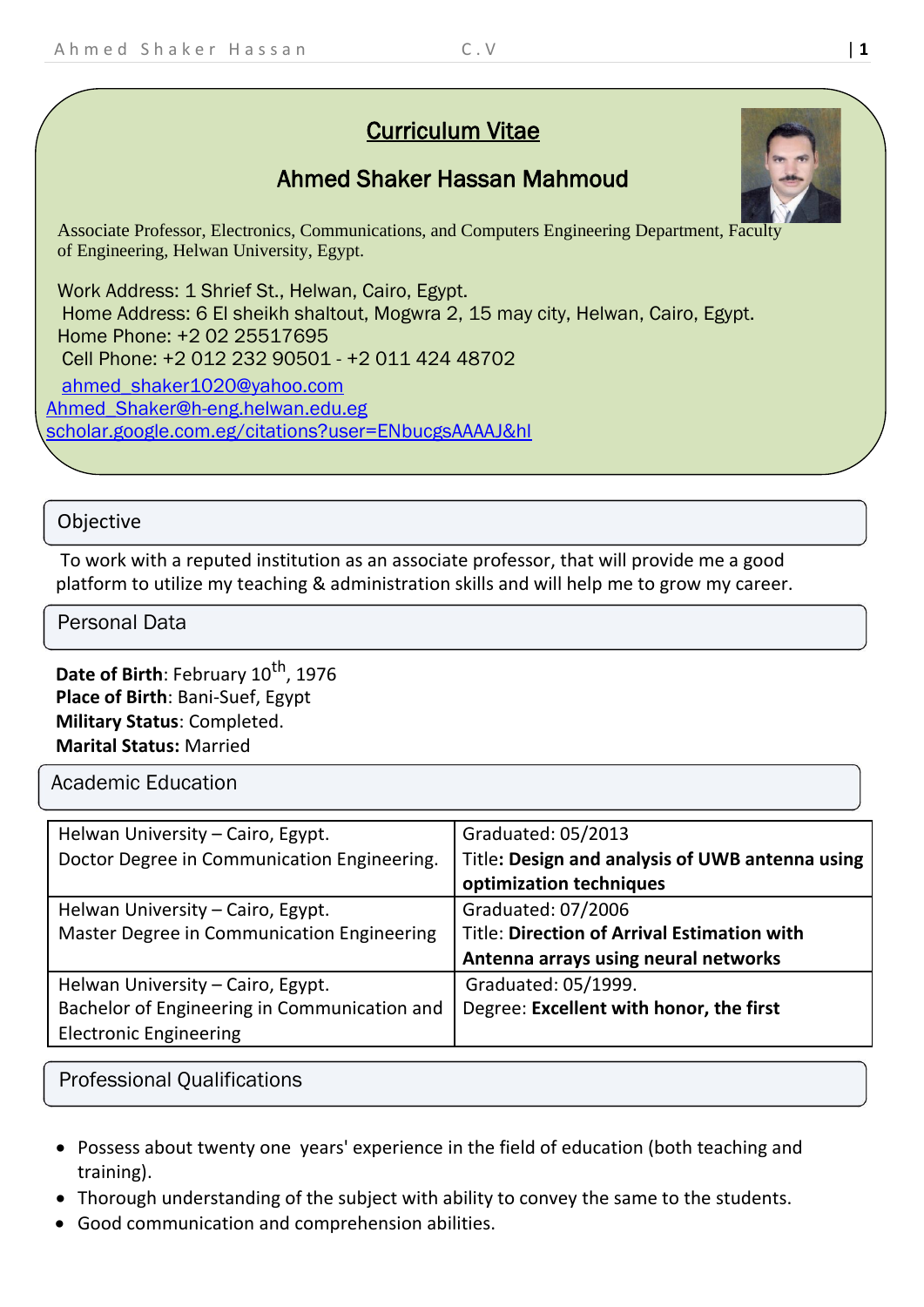### • Possess knowledge about the internal administrative tasks that are performed within institutions.

| within institutions.                |  |
|-------------------------------------|--|
| Academic and non-academic Positions |  |

| <b>Demonstrator</b>        | Faculty of Engineering - Helwan University, Cairo, Egypt               |  |  |  |
|----------------------------|------------------------------------------------------------------------|--|--|--|
|                            |                                                                        |  |  |  |
|                            | 20/12/1999-03/09/2006                                                  |  |  |  |
| <b>Teacher Assistance</b>  | Faculty of Engineering - Helwan University, Cairo, Egypt               |  |  |  |
|                            | 04/09/2006-17/06/2013                                                  |  |  |  |
| <b>Assistant Professor</b> | Faculty of Engineering - Helwan University, Cairo, Egypt               |  |  |  |
|                            | 18/06/2013- Until now                                                  |  |  |  |
| <b>Assistant Professor</b> | Faculty of engineering- Misr International University (MIU)            |  |  |  |
|                            | from summer of 2013 up to summer term 2017/2018 as part                |  |  |  |
|                            | time.                                                                  |  |  |  |
| <b>Assistant Professor</b> | Faculty of engineering-October University for Modern Sciences & Arts ( |  |  |  |
|                            | MSA)                                                                   |  |  |  |
|                            | from first term of 2013/2014 up to first term 2017/2018 as             |  |  |  |
|                            | part time.                                                             |  |  |  |
| <b>Assistant Professor</b> | Faculty of engineering- French University in Egypt                     |  |  |  |
|                            | from first term of 2015/2016 up to now as part time.                   |  |  |  |
|                            | October Higher Institute for Engineering & Technology from             |  |  |  |
|                            | first term of 2018/2019 as part time up to now                         |  |  |  |
| <b>Assistant Professor</b> |                                                                        |  |  |  |
|                            | Giza higher institute of Engineering and Technology from               |  |  |  |
| <b>Assistant Professor</b> | second term of 2019/2020 up to now                                     |  |  |  |

#### Educational Activities

As an Assistant Professor at Faculty of Engineering, I have been working for 21 years as an instructor and taught the following courses:

1-Mathematics, 2-Physics I and II, 3-Analog and Digital electronics , 4- Industrial electronics 5- Analog and Digital integrated circuits , 6-Automatic control, 7-Electromagnetic Fields, 8- Signal Analysis , 9-Electromagnetic Waves, 10-Antenna Theory, 11- Analog and Digital communication, 12-Satellite communication, 13-Wireless communication, 14-Mobile Communication Networks, 15-Microwave Engineering, 16-Microwave devices, 17- Digital Signal Processing .

#### University Technical Activities

- •Participating in preparing the new syllabus for B.Sc, M.Sc, and Ph.D levels in the department of Electronics, Communications, and Computers Engineering, Faculty of Engineering, Helwan University.
- •Member in the department committee for Quality Assurance. Which specializes in, reviewing courses specifications and reports for both undergraduate and postgraduate programs, and preparation of Communication and Electronic Engineering programs specifications and reports for both undergraduate and postgraduate.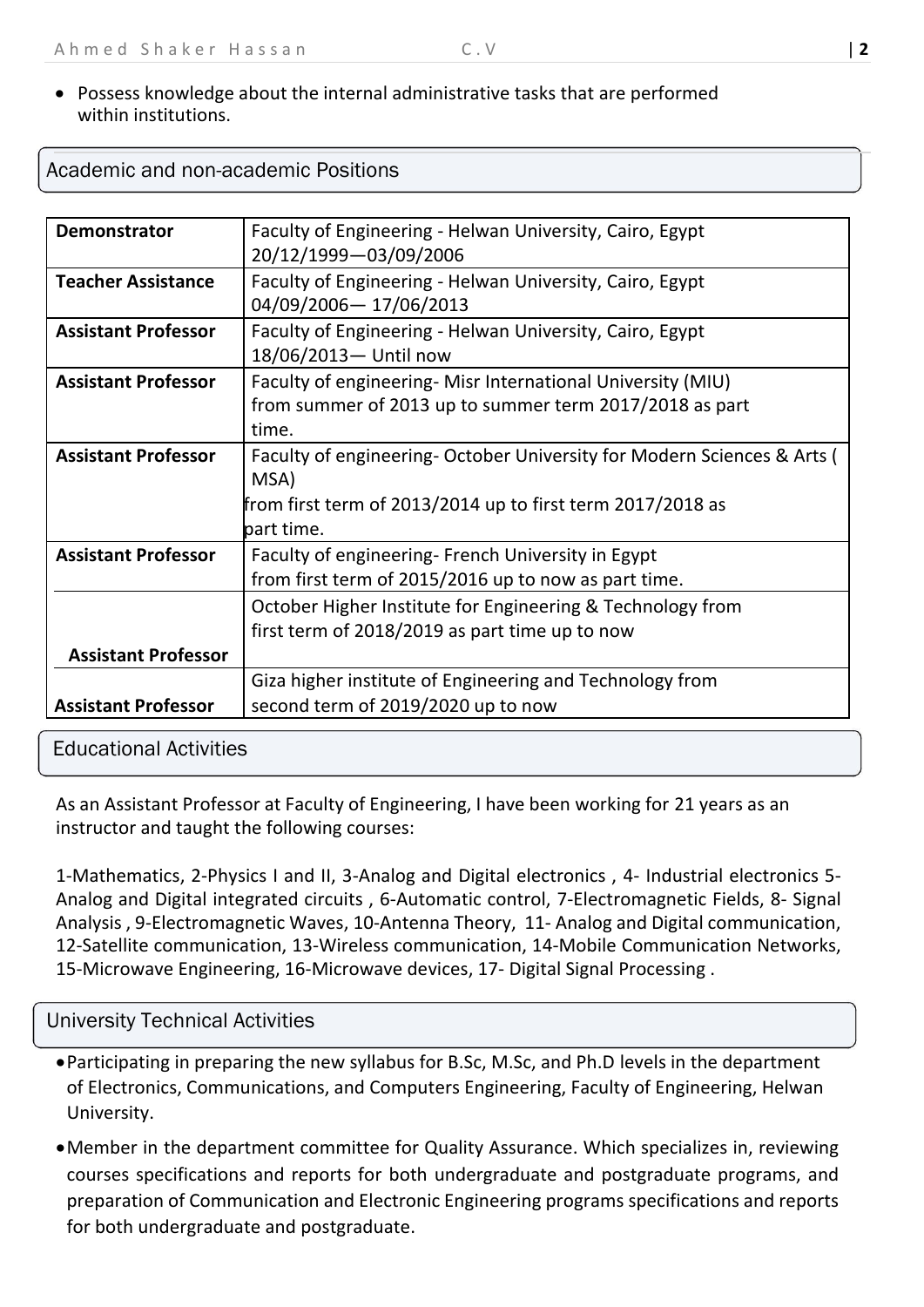- •Head of Standard of Authenticity and Ethics for Quality Assurance
- •Deputy manager of project (Developing some laboratories of the Faculty of Engineering in Helwan with modern scientific devices) funded from Helwan university Within the framework of the implementation projects of the strategic plan at Helwan University.

# Other Qualifications

- 1. Successfully passed "Use of Technology in Teaching (ICTP) Workshop," Helwan University.
- 2. Successfully passed "Competing of Research Funds," Helwan University.
- 3. Successfully passed "Conference Organization Workshop," Helwan University.
- 4. Successfully passed "University Administration Workshop," Helwan University.
- 5. Successfully passed "Scientific Research Workshop," Helwan University.
- 6.Successfully passed "International Publishing of Research Workshop," Helwan University.
- 7.Successfully passed "Research Team Management Workshop," Helwan University.
- 8. Successfully passed "Quality standards in the teaching process," Helwan University.

9. Successfully passed "Analyze data using traditional theory and modern theory," Helwan University.

10. Successfully passed "Curriculum design and course description," Helwan University.

- 11. Successfully passed "Time and meeting management," Helwan University.
- 12. Successfully passed "Scientific publishing," Helwan University.
- 13. Successfully passed "Designing electronic courses," Helwan University.

## **Computer programming & Knowledge**

- Microsoft office
- CST simulator.
- HFSS simulator.
- Familiar with Matlab
- Familiar with electronic simulation programs
- Familiar with Internet

| Language | <b>Writing</b>       | <b>Speaking</b> | Understanding        |
|----------|----------------------|-----------------|----------------------|
| Arabic   | <b>Mother Tongue</b> | Mother Tongue   | <b>Mother Tongue</b> |
| English  | Very Good            | Very Good       | Very Good            |

Research Interests

My research activities focused on Antennas design, UWB antennas, MIMO antenna, Passive MIMO antenna, Optical Nano-antennas, Microwave engineering, Radar communications, Satellite communications, mobile communications and Optimization techniques

Publications: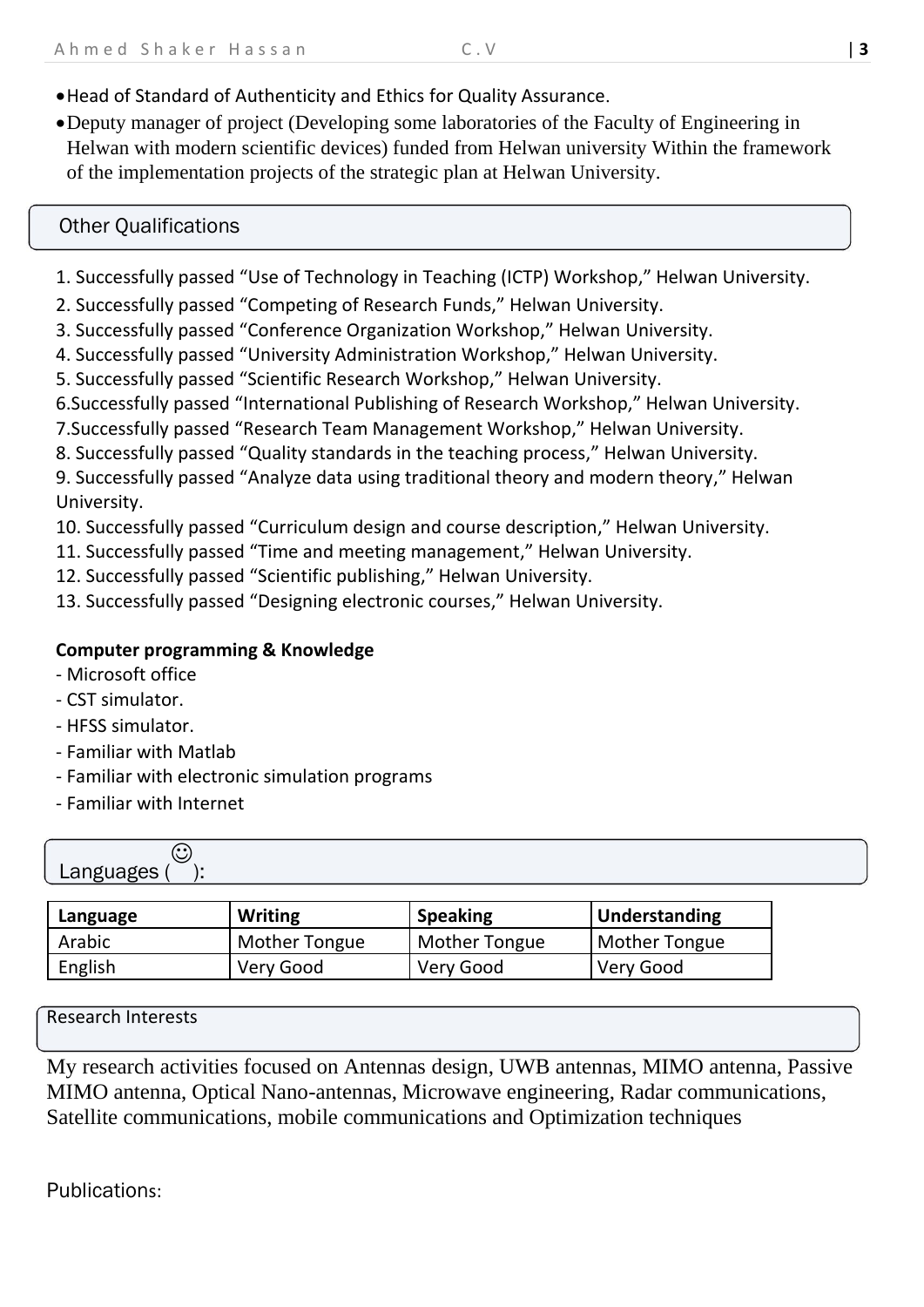- 2- S.H. Zainud-Deen, I.I. Ibrahim, Sabry M.M. Ibrahem and **A. Shaker** Hassan, " Neural Network- Based CAD Model for the Design of Hemispherical Dielectric Resonator Antenna with a Concentric Conductor" 23rd National Radio Science Conference (NRSC 2006) March 14-16, 2006. IEEE Xplore, **DOI:** [10.1109/NRSC.2006.386323.](https://doi.org/10.1109/NRSC.2006.386323)
- 3- Ahmed Shaker , S. H. Zainud-Deen, K.R. Mahmoud and S. M. Ibrahem, " Compact Bluetooth/UWB Antenna with Multi-Band Notched Characteristics" Journal of Electromagnetic Analysis and Applications (JEAA), vol. 3, pp. 512-516, Dec. 2011.
- 4- S. H. Zainud-Deen , Ahmed Shaker , and K. R. Mahmoud, "Planar Circular Monopole Antenna
- with Perforated Dielectric Resonator for Notched Ultra-Wide Band Applications" ACES journal vol. 27, no. 6, pp. 516-523, June 2012, with 1.0 IF in this year.
- 5- S.H.Zainud-Deen, Ahmed Shaker, and K.R.Mahmoud "Design of Notched Ultra-wideband Antenna with Irregular Radiator Shape Using Bacterial Swarm Optimization (BSO)" National Radio Science Conference 2013 (NRSC 2013), April 16- 18, published in the IEEE Xplore.
- 6- Ahmed Shaker, Hossam Helaly, and Ahmed Khaled "Triple Band Multi-Input-Multi-Output Antenna for Wireless Applications" International Journal of Scientific & Engineering Research, Volume 5, Issue 7, July-2014.
- 7- Ahmed shaker, "Compact, Quasi Self-Complementary (QSC) Ultra-wide band (UWB) antenna integrated with Bluetooth" National Radio Science Conference 2017 (NRSC 2017), March 13- 16, published in the IEEE Xplore. Doi: [10.1109/NRSC.2017.7893464](https://doi.org/10.1109/NRSC.2017.7893464)
- 8- Fatma E. Helmy, Mohamed Hussein, Mohamed Farhat. O. Hameed, Ahmed Shaker, M. El-Adawy, and S. A. Obayya, " Optimal design of yagi-uda nanoantennas based on elliptical shaped elements," SPIE Photonics Europe, Strasbourg, France, 2018. doi: 10.1117/12.2306259
- 9- Mohamed A. Hafez, Ayman Haggag, Ahmed Shaker, and Sayed Singy "Optimized Interference Cancelation based Stepped-Trapezoidal Notched UWB Antenna" Automatic Control and System Engineering Journal, ISSN 1687-4811, Volume 18, Issue 2, ICGST, Delaware, USA, December 2018.
- 10- M. Abdel Aziz , M. El Dosoki, **Ahmed Shaker**, M.AlFiqi and A.Noaman " Mitigating The Risks of Electromagnetic Radiation on Workers in Air Traffic Control Tower at Suhag Airport" Ass. Univ. Bull. Environ. Res. Vol. 22 No. 1, March 2019.
- 11- Fatma E. Helmy, Mohamed Hussein, Mohamed Farhat. O. Hameed, Ahmed Shaker, M. El-Adawy, and S. A. Obayya, " Design of Metallo-dielectric YagiUda Nanoantennas based on Rectangle Prism Shell Elements Shape," SPIE OPTO, San Francisco, California, United States, 2019. doi: 10.1117/12.2509292
- 12- Fatma E. Helmy, Mohamed Hussein, Mohamed Farhat. O. Hameed, Ahmed Shaker, M. El-Adawy, and S. A. Obayya, " Effect of Yagi-Uda Nano-antenna Element Shape on the Directivity and Radiation Efficiency," Optical and Quantum Electronics, Springer US. 51:120 (April 2019). doi.org/10.1007/s11082-019-1774-3